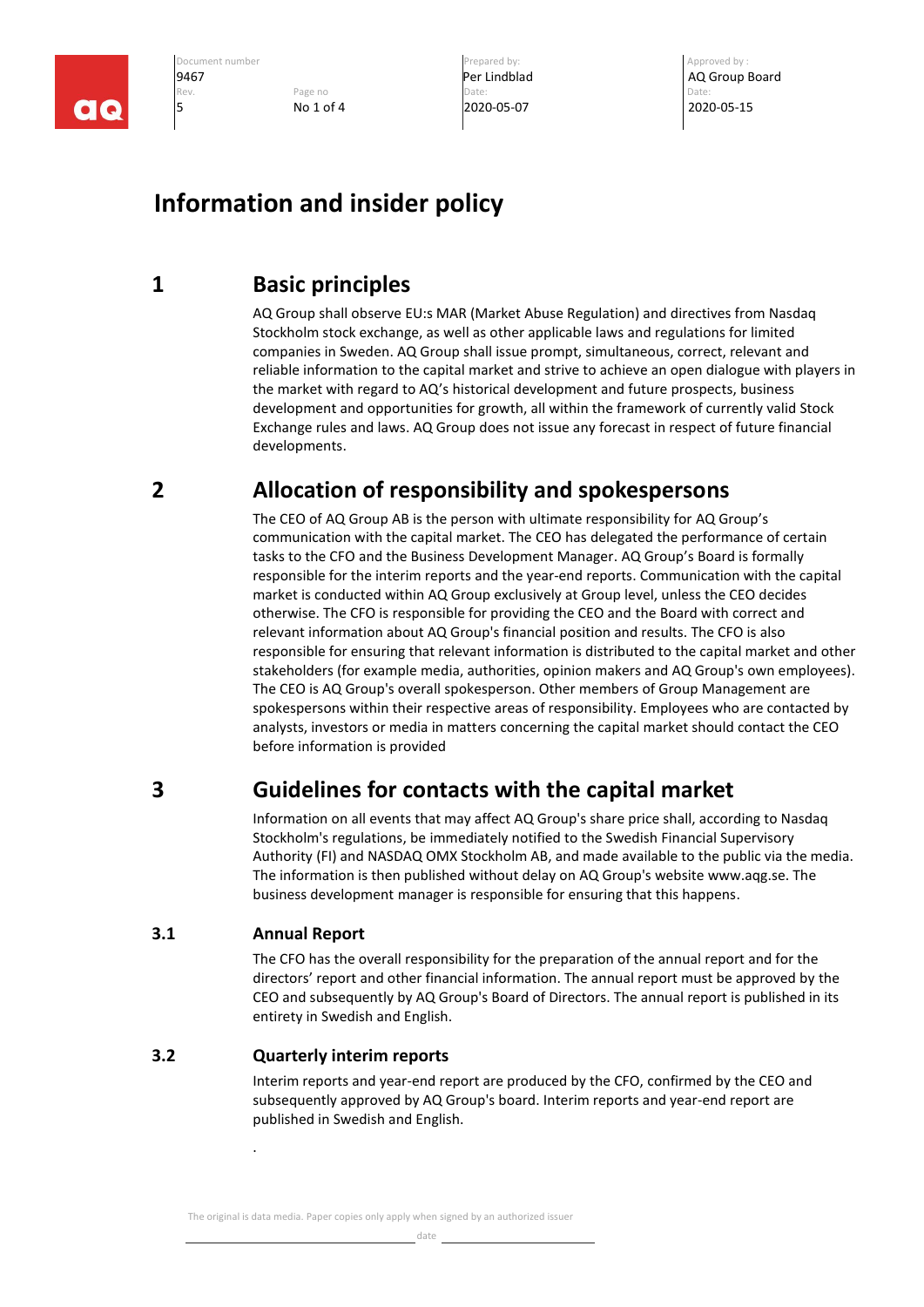

Rev. **Page no Page no Date:** Date: Date: Date: Date: Date: Date: Date: Date: Date: Date: Date: Date: Date: Date: Date: Date: Date: Date: Date: Date: Date: Date: Date: Date: Date: Date: Date: Date: Date: Date: Date: Date: D 5 No 2 of 4 2020-05-07 2020-05-15

Document number Prepared by: Approved by :

**9467 Per Lindblad Per Lindblad AQ Group Board AC ALL AC ALL AND AC Group Board Rev. Page no and the page of the page of the page of the page of the page of the page of the page of the page of the page of the p** 

#### **3.3 Press releases**

Information affecting stock price shall generally be published through a press release as soon as possible. Such information includes orders and investment decisions, cooperation agreements or other important agreements, purchases and sales of companies, price or currency changes, credit or customer losses, new "joint ventures", research results, development of new products or important inventions, initiation or settlement. of legal disputes as well as relevant court decisions, financial difficulties, government decisions, shareholder agreements known by AQ and which can affect the transferability of AQ's financial instruments, rumours in the market and information leakage, "market-maker" agreements, information regarding subsidiaries and associated companies, material change in results or financial position and thorough changes in AQ's activities, interim reports and year-end report, invitation to the annual general meeting, excerpts from the most important decisions at the annual general meeting, and new senior executives. All events that may affect the valuation of the AQ Group share shall be published immediately as described above. The basis for press releases that relate to major acquisitions and sales of companies and assets, financial transactions and other major changes with large financial effects are prepared by the Business Development Manager. The basis for other press releases is produced by the respective business unit. All press releases must be channelled through the CEO. The Business Development Manager is responsible for ensuring that the information reaches the Swedish Financial Supervisory Authority (FI), NASDAQ OMX Stockholm AB and other relevant stakeholders. Press releases that concern the capital market are designed in Swedish and in some cases also in English. Press releases must be approved by the CFO and CEO before they are issued.

When publishing press releases with information affecting stock price, it must be made clear that the information is such that the company must publish in accordance with MAR and through whom and when it was submitted for publication.

The company may, on its own responsibility, postpone disclosure of inside information provided the following conditions are met.

- Immediate disclosure would likely damage the company's legitimate interests; one example is ongoing contract negotiations
- Deferred publication is unlikely to mislead the public, and
- The company can ensure that the information remains confidential.

The company decides on its own responsibility if these conditions are met. It is required that there is a decision on the postponement. If the company has no authority to postpone the publication, it may impose sanctions from both the stock market and the Swedish Financial Supervisory Authority.

Notifications that the disclosure of inside information has been delayed shall immediately be submitted to FI by e-mailing finansinspekionen@fi.se after the insider information has been published. The CFO is responsible that this is done, The e-mail shall include the name and contact details of the person submitting the information (e-mail and telephone number), the heading of the disclosure and the reference number (if relevant). The date and time of the disclosure and the decision to delay the disclosure shall also be included, as well as the identities of all persons responsible for the decision. A template for the notification is available on FI's website.

In the event of a change in the total number of shares or votes in the company, AQ shall publish information on the change on the last trading day of the calendar month in which the increase or decrease occurs.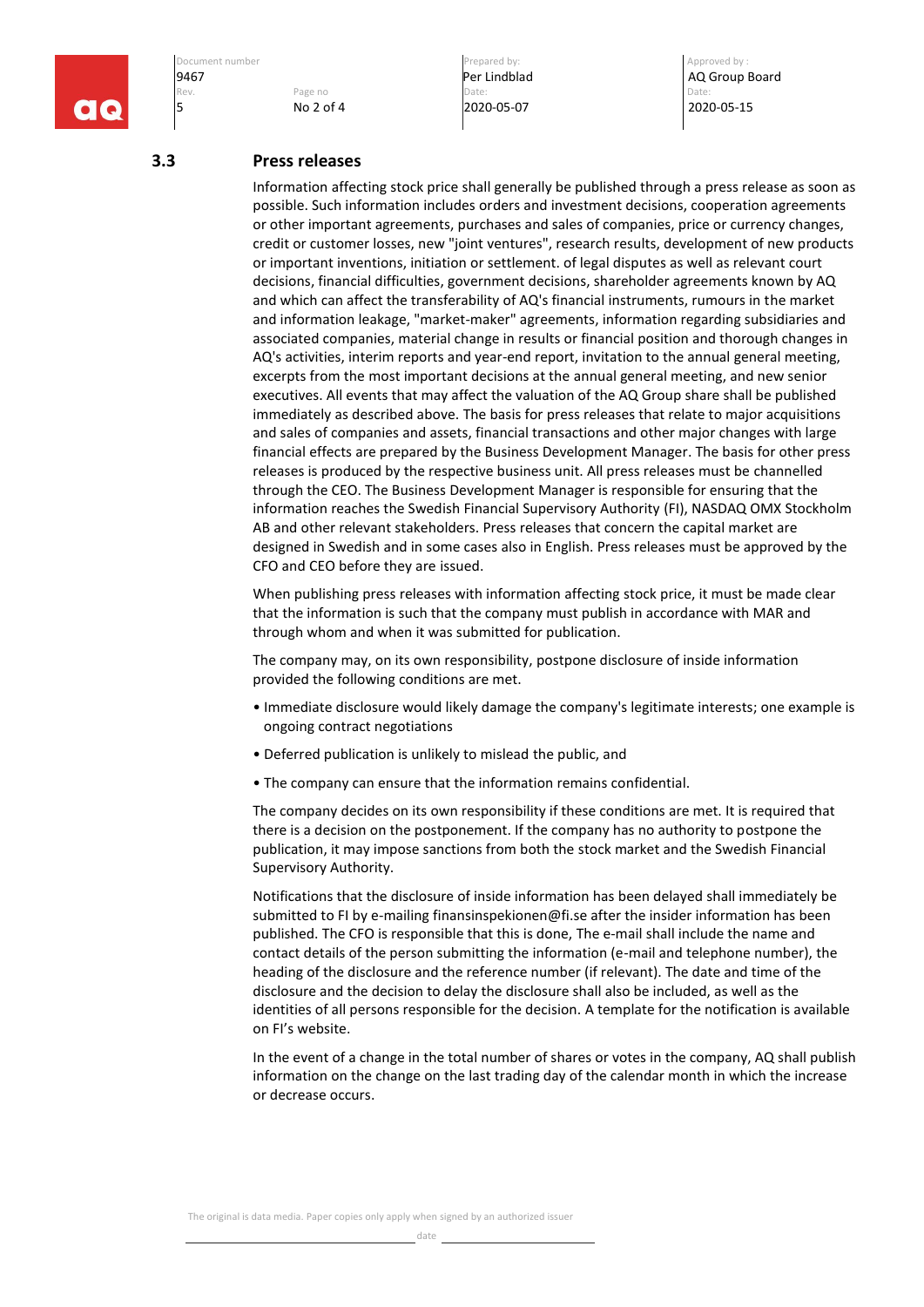

**9467 Per Lindblad Per Lindblad AQ Group Board AC ALC BOARD ACTION Page no and Date: Page 10 Date: Page 10 Date: Page 10 Date: Page 10 Date: Page 10 Date: Page 10 Date: Page 10 Date:** Rev. **Page no Page no Date:** Date: Date: Date: Date: Date: Date: Date: Date: Date: Date: Date: Date: Date: Date: Date: Date: Date: Date: Date: Date: Date: Date: Date: Date: Date: Date: Date: Date: Date: Date: Date: Date: D 5 No 3 of 4 2020-05-07 2020-05-15

Document number and the community of the Prepared by: Approved by : Approved by :

### **3.4 Investor Relations**

The purpose with Investor relations is to create and maintain knowledge about AQ Group amongst investors, analysts and financial journalists and by that enable a correct valuation of the AQ Share.

Any capital market meetings for analysts, investors and the media are arranged by the CEO. Other analyst and investor meetings (both group meetings and individual, "one-on-one" meetings) are arranged in connection with the publication of interim reports or as requested by the market. The CEO and/or CFO will normally attend these meetings. No meetings are arranged during the so-called "silent period", see below. The information issued at meetings with players in the capital market is based on published financial reports as well as general information about developments at AQ Group and in the industry. Material issued may not contain any new information that might affect the valuation of AQ Group.

### **3.5 Website**

According to the rules of the Swedish Financial Supervisory Authority, press releases and reports must be made available on the company's website as soon as possible after publication. All information published for the share market covering at least the last three years must be available on the website. All press releases relating to the capital market are published on AQ Group's website www.aqg.se, even those that do not involve a duty of information to the Stock Exchange. The Business Development Manager is responsible for ensuring that press releases, interim reports, year-end reports, annual reports and the Articles of Association are published on the website.

#### **3.6 Annual General Meeting**

The Annual General Meeting is AQ Group's highest governing body, where the owners jointly decide on important issues for AQ Group. The date of the meeting shall be stated in good time. The entire notice to the Annual General Meeting, both extra and ordinary, shall be published with a press release according to Nasdaq Stockholm's regulations. The CEO is responsible for ensuring that the notice of the Annual General Meeting is sent out in accordance with the above and for other planning and implementation of the meeting. After the meeting, a report with the decisions made at the meeting shall be published immediately.

## **4 Information to employees**

Between the interim reports, information to employees on financial developments may only be issued for smaller units. Information about AQ Group's results on a consolidated level is issued to employees in connection with its publication. AQ Group employees with access to unpublished information of relevance to the capital market are reminded regularly of the importance of this information not being disseminated, in accordance with the prevailing legislation for people with an insider position.

## **5 Silent Period**

AQ Group does not arrange any meetings with the media, investors, analysts or any other players in the capital market between the end of the financial quarter and the publication of the corresponding interim report. During this silent period no comments are made regarding AQ Group's financial performance, and only questions of a generic nature are dealt with externally during this period.

**6 Information leaks and rumours**

The CEO monitors information leaks and events that may lead to information leaks, and regularly monitors statements about AQ Group in the media and on the Internet. As a rule, AQ